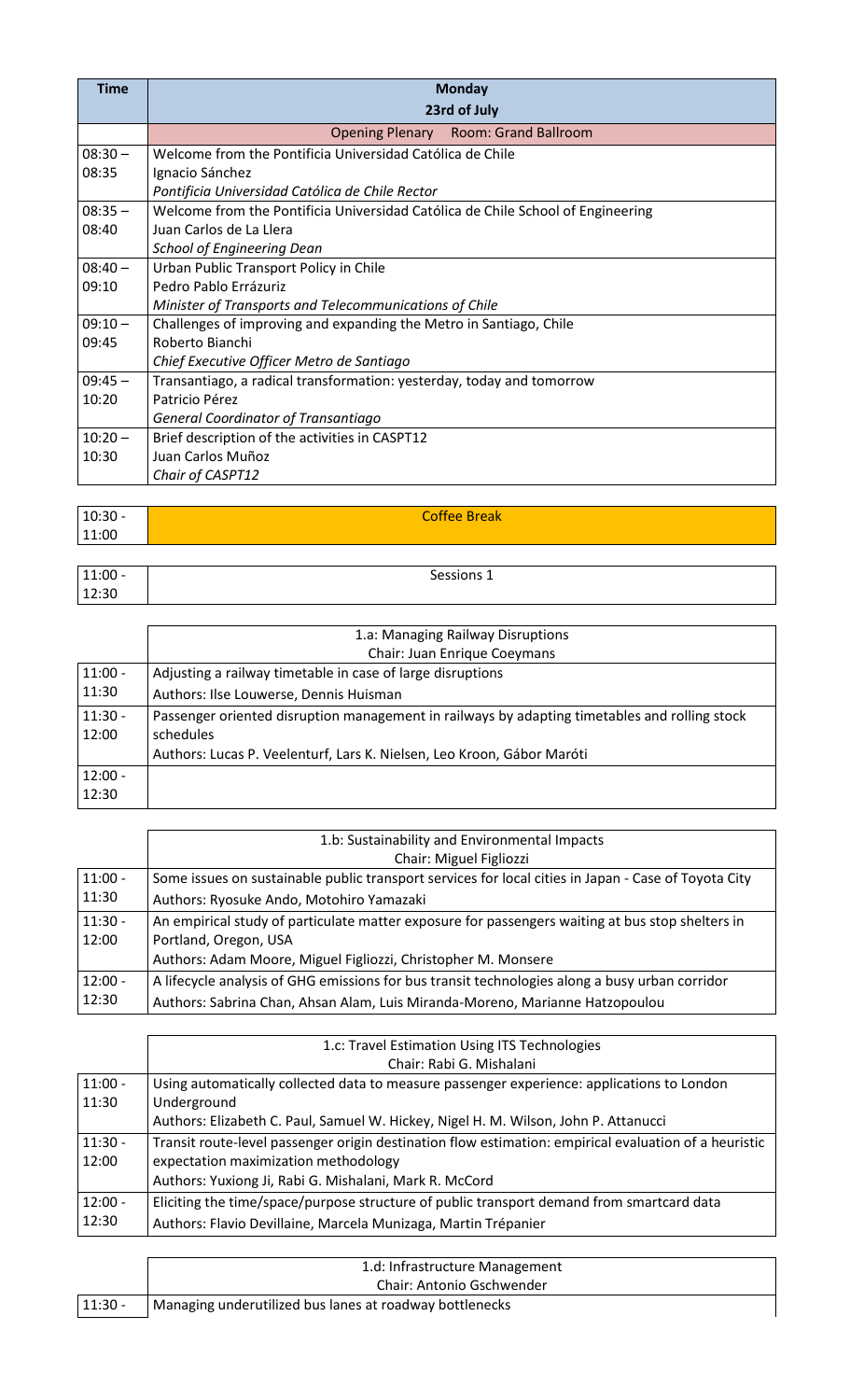| 12:00     | Authors: S. Ilgin Guler, Michael J. Cassidy                             |
|-----------|-------------------------------------------------------------------------|
| $12:00 -$ | Strategies for mitigating impacts of near-side bus stops on car         |
| 12:30     | Authors: Weihua Gu, Michael J. Cassidy, Vikash V. Gayah, Yanfeng Ouyang |

| $12:30 -$ | ما مصدر<br>Lunch |
|-----------|------------------|
| 14:00     |                  |

| 14:00 - | $\sim$ $\sim$ $\sim$<br>ะi∩ns |
|---------|-------------------------------|
| 15:30   |                               |

|           | 2.a: Train Scheduling                                                                      |
|-----------|--------------------------------------------------------------------------------------------|
|           | Chair: Raymond S.K. Kwan                                                                   |
| $14:00 -$ | Vehicle rotation planning for intercity railways                                           |
| 14:30     | Authors: Ralf Borndörfer, Markus Reuther, Thomas Schlechte, Steffen Weider                 |
| $14:30 -$ | A two-phase approach for real-world train unit scheduling                                  |
| 15:00     | Authors: Zhiyuan Lin, Raymond S.K. Kwan                                                    |
| $15:00 -$ | Scheduling trains to maximise railway junction and station capacity                        |
| 15:30     | Authors: John Armstrong, John Preston, Chris Potts, Dimitris Paraskevopoulos, Tolga Bektas |

|           | 2.b: Travel Behaviour                                                                       |
|-----------|---------------------------------------------------------------------------------------------|
|           | Chair: Mark Hickman                                                                         |
| $14:00 -$ | Using smart card data to assess the impacts of weather on public transport user behavior    |
| 14:30     | Authors: Martin Trépanier, Bruno Agard, Catherine Morency, Élodie Descoimps, Jean-Sébastien |
|           | Marcotte                                                                                    |
| $14:30 -$ | Trip purpose inference using automated fare collection data                                 |
| 15:00     | Authors: Sang Gu Lee, Mark Hickman                                                          |
| $15:00 -$ | Choosing public transport - some behavioural challenges                                     |
| 15:30     | Authors: David A. Hensher, Zheng Li, Waiyan Leong, John M Rose                              |

|           | 2.c: ITS Applications for Trip Inference                                                            |
|-----------|-----------------------------------------------------------------------------------------------------|
|           | Chair: Rosário Macário                                                                              |
| $14:00 -$ | Comparison of the origin-destination matrix based upon log files accessed by route searchers with   |
| 14:30     | that of Transportation Census Data                                                                  |
|           | Authors: Shouta Kawakami, Shintaro Terabe, Hisao Uchiyama                                           |
| $14:30 -$ | Spider maps for passenger information and trip planning enhancement in public transportation        |
| 15:00     | networks                                                                                            |
|           | Authors: Joao Mourinho, Teresa Galvao, Joao Falcao e Cunha, Paul Treadwell, Rosemary Reed           |
| $15:00 -$ | Obtaining public transport level-of-service measures using in-vehicle GPS data and freely available |
| 15:30     | GIS web-based tools                                                                                 |
|           | Authors: Julián Arellana, Juan de Dios Ortúzar, Luis Ignacio Rizzi, Felipe Zúñiga                   |

|           | 2.d: Infraestructure Management and Safety                                                    |
|-----------|-----------------------------------------------------------------------------------------------|
|           | Chair: Luis Antonio Lindau                                                                    |
| $14:00 -$ | Performance evaluation of railway platform design using microscopic simulation                |
| 14:30     | Authors: Fredrik Johansson, Anders Peterson, Andreas Tapani                                   |
| $14:30 -$ | Traffic safety in surface public transport systems                                            |
| 15:00     | Authors: Nicolae Duduta, Claudia Adriazola, Dario Hidalgo, Luis Antonio Lindau, Rebecca Jaffe |
| $15:00 -$ | Prototyping a scalable agent-based modelling framework for large-scale simulation of crowd &  |
| 15:30     | subway network dynamics                                                                       |
|           | Authors: Siva Srikukenthiran, Amer Shalaby                                                    |

| $15:30 - 16:00$ | <b>Coffee Break</b> |
|-----------------|---------------------|
|                 |                     |
| $16:00 -$       | Sessions 3          |

17:30

 $\overline{\phantom{a}}$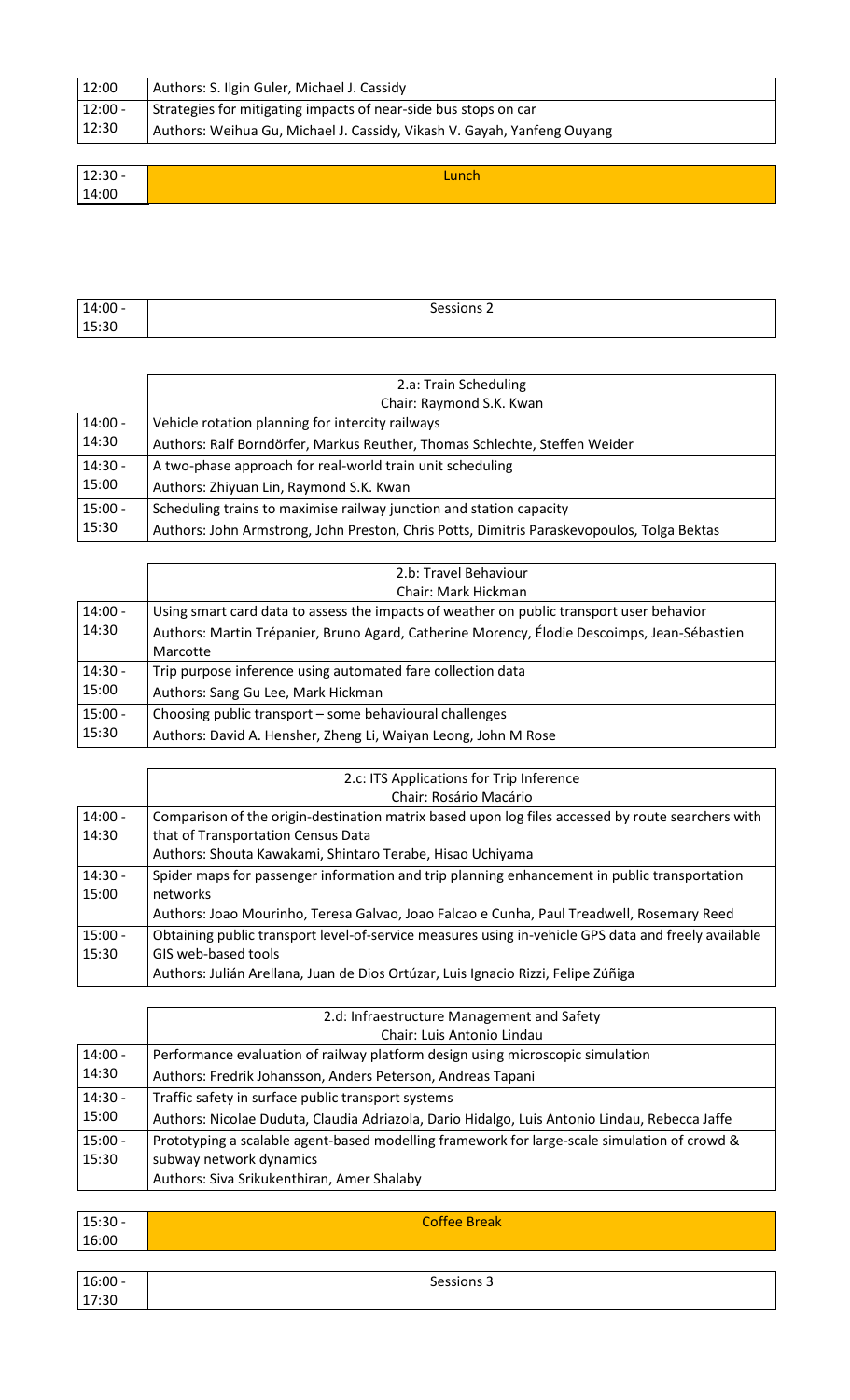|           | 3.a: Fleet Logistics and Costs                                                                  |
|-----------|-------------------------------------------------------------------------------------------------|
|           | Chair: Pitu Mirchandani                                                                         |
| $16:00 -$ | Bus fleet type and age replacement optimization: A case study utilizing King County Metro fleet |
| 16:30     | data                                                                                            |
|           | Authors: Wei Feng, Miguel Figliozzi                                                             |
| $16:30 -$ | Scheduling and location issues in transforming service fleet vehicles to electric vehicles      |
| 17:00     | Authors: Pitu Mirchandani, Oli B. G. Madsen, Jonathan Adler                                     |
| $17:00 -$ | The trade-off between taxi time and fuel consumption in airport ground movement                 |
| 17:30     | Authors: Stefan Ravizza, Jun Chen, Jason A. D. Atkin, Edmund K. Burke, Paul Stewart             |

|           | 3.b: Pricing and Subsidies                                                                        |
|-----------|---------------------------------------------------------------------------------------------------|
|           | Chair: Leonardo J. Basso                                                                          |
| $16:00 -$ | Aggregate price-demand elasticities estimation for a fare-integrated public transport system      |
| 16:30     | Authors: Louis de Grange, Felipe González, Juan Carlos Muñoz, Rodrigo Troncoso                    |
| $16:30 -$ | Multimodal pricing and optimal design of public transport services: the interplay between traffic |
| 17:00     | congestion and bus crowding                                                                       |
|           | Authors: Alejandro Tirachini, David A. Hensher, John M. Rose                                      |
| $17:00 -$ | Efficiency and complementarity of transit subsidies and other urban transport policies            |
| 17:30     | Authors: Leonardo J. Basso, Hugo E. Silva                                                         |

|           | 3.c: Assignment                                                                              |
|-----------|----------------------------------------------------------------------------------------------|
|           | <b>Chair: Michael Florian</b>                                                                |
| $16:00 -$ | Logit-based transit assignment considering capacity constraint using a diagonalized gradient |
| 16:30     | projection method                                                                            |
|           | Authors: Hyunsoo Noh, Mark Hickman                                                           |
| $16:30 -$ | Enlarging the choices in the strategy based transit assignment                               |
| 17:00     | Authors: Michael Florian, Isabelle Constantin                                                |
| $17:00 -$ | Bush Based Algorithms for a Transit Assignment Model                                         |
| 17:30     | Authors: Carlos F. Melo, José Enrique Fernández, Joaquín De Cea                              |

|           | 3.d: ITS Applications and Case Studies                                                 |
|-----------|----------------------------------------------------------------------------------------|
|           | Chair: Sebastián Raveau                                                                |
| $16:00 -$ | Quantifying transit trip reliability with automatically collected GPS data smartphones |
| 16:30     | Authors: André Carrel, Peter Lau, Joan L Walker                                        |
| $16:30 -$ | Motorcycle ownership and use: The case of Latin America                                |
| 17:00     | Authors: Nicolas Estupiñan, Manuel Santana, Anabella Palacios, Daniel A. Rodríguez     |
| $17:00 -$ |                                                                                        |
| 17:30     |                                                                                        |

| <b>Time</b> | Wednesday                                                                         |
|-------------|-----------------------------------------------------------------------------------|
|             | 25th of July                                                                      |
|             | <b>Keynote Presentations I</b>                                                    |
| $08:30 -$   | Urban Transport: A little less conversation, a little more action                 |
| 09:30       | David A. Hensher                                                                  |
|             | Institute of Transport and Logistics Studies, The University of Sydney, Australia |
| $09:30 -$   | On Joint Rail and Property Development: Opportunities and Potential Pitfalls      |
| 10:30       | Hong K. Lo                                                                        |
|             | Hong Kong University of Science and Technology, China                             |
| $10:30 -$   | <b>Coffee Break</b>                                                               |
| 11:00       |                                                                                   |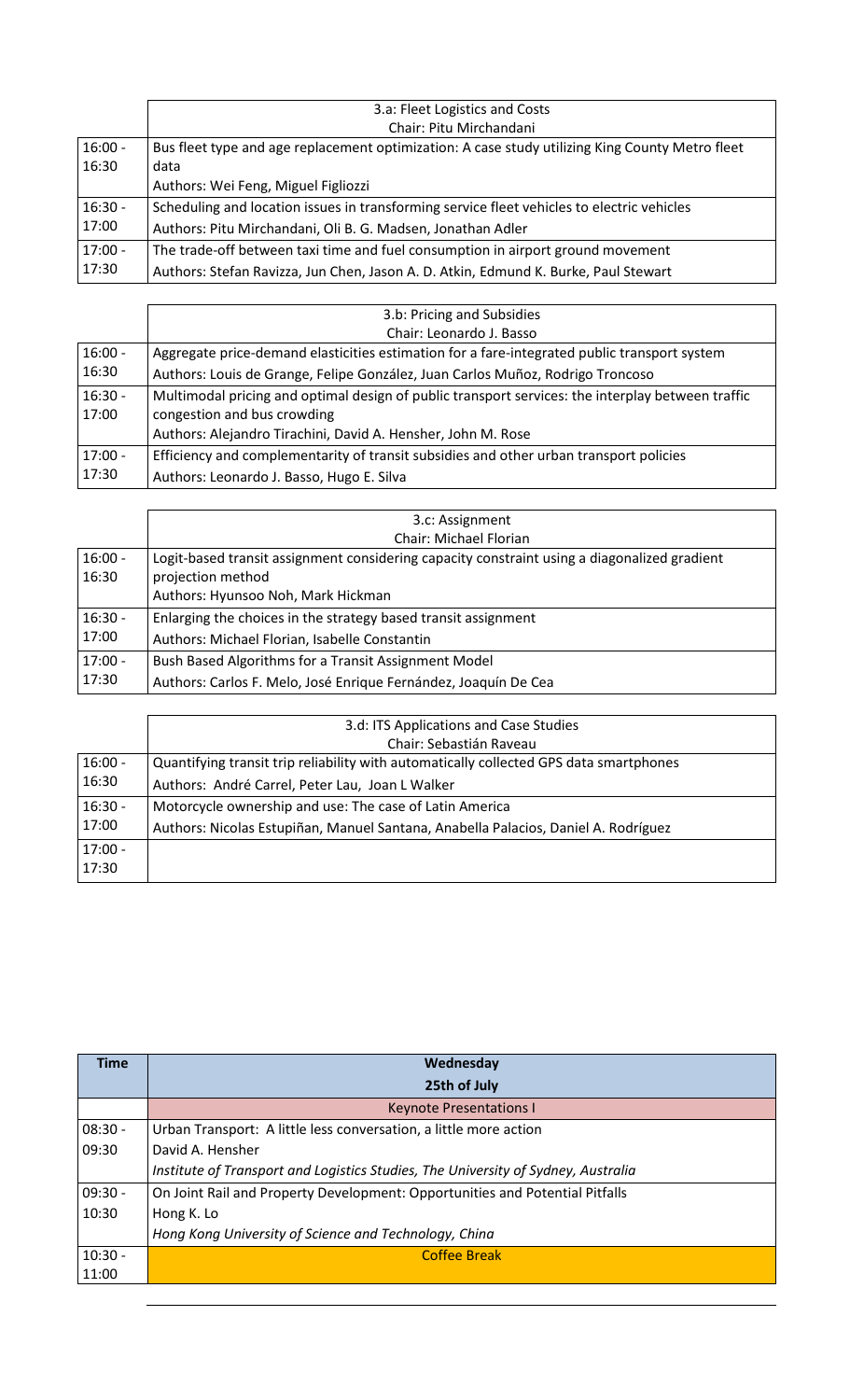11:00 - 12:30 Sessions 4

|           | 4.a: Railway Planning and Operations<br>Chair: Avi Ceder                                     |
|-----------|----------------------------------------------------------------------------------------------|
|           |                                                                                              |
| $11:00 -$ | Applied analysis for improving rail-network operations                                       |
| 11:30     | Authors: Avi Ceder, Stephan Hassold                                                          |
| $11:30 -$ | Rescheduling models for network-wide railway traffic management                              |
| 12:00     | Authors: Pavle Kecman, Francesco Corman, Andrea D'Ariano, Rob M.P. Goverde                   |
| $12:00 -$ | Mixed-integer linear-programming formulations of a railway rolling stock circulation problem |
| 12:30     | Authors: Giovanni Luca Giacco, Andrea D'Ariano, Dario Pacciarelli                            |

|           | 4.b: Hyperpath Passenger Assignment                                                            |
|-----------|------------------------------------------------------------------------------------------------|
|           | Chair: Fumitaka Kurauchi                                                                       |
| $11:00 -$ | Empirical analysis on passengers' hyperpath construction by smart card data                    |
| 11:30     | Authors: Fumitaka Kurauchi, Jan-Dirk Schmöecker, Hirosi Shimamoto, Seham M. Hassan             |
| $11:30 -$ | Parallel implementation of the hyperpath-based railway passenger assignment: An application to |
| 12:00     | Tokyo's Metropolitan rail network                                                              |
|           | Authors: Hideki Yaginuma, Daisuke Fukuda, Jan-Dirk Schmöcker                                   |
| $12:00 -$ | Strategy choice in transit networks                                                            |
| 12:30     | Authors: Achille Fonzone, Jan-Dirk Schmöcker, Fumitaka Kurauchi, Seham M. Hassan               |

|           | 4.c: Signal Priority I                                                                              |
|-----------|-----------------------------------------------------------------------------------------------------|
|           | Chair: Felipe Delgado                                                                               |
| $11:00 -$ | Evaluation of the traffic control system of open Bus Rapid Transit corridors: An application to the |
| 11:30     | city of Guangzhou<br>Authors: L. Miguel Martinez, Dongchen Dai, José M. Viegas                      |
|           |                                                                                                     |
| $11:30 -$ | An evaluation of the impacts of an adaptive coordinated traffic signal system on transit            |
| 12:00     | performance: a case study on Powell Boulevard (Portland, Oregon)                                    |
|           | Authors: Courtney Slavin, Wei Feng, Miguel Figliozzi                                                |
| $12:00 -$ | An integrated real time transit signal priority control for high frecuency transit services         |
| 12:30     | Authors: Felipe Delgado, Juan Carlos Muñoz, Ricardo Giesen                                          |

|           | 4.d: Case Studies                                                                                   |
|-----------|-----------------------------------------------------------------------------------------------------|
|           | Chair: Darío Hidalgo                                                                                |
| $11:00 -$ | Real-time information provision for public transport systems in the South African Context           |
| 11:30     | Authors: Marianne Vanderschuren, Yudish Awotar                                                      |
| $11:30 -$ | The costs of inclusion: Incorporating existing bus and paratransit operators into Mexico City's BRT |
| 12:00     | Authors: Onésimo Flores, Chris Zegras                                                               |
| $12:00 -$ | The promise and challenges of integrating public transportation in Bogotá, Colombia                 |
| 12:30     | Authors: Gwen Kash, Darío Hidalgo                                                                   |

| $12:30 -$ | Lunch |
|-----------|-------|
| 14:00     |       |

| $14:00 -$                               | sessions<br>כ ions |
|-----------------------------------------|--------------------|
| חכי<br>1 <sub>E</sub><br>. L .<br>13.JU |                    |

|           | 5.a: Delay and Transfers Management                                                    |
|-----------|----------------------------------------------------------------------------------------|
|           | Chair: C. Angelo Guevara                                                               |
| $14:00 -$ | Simulation analysis for estimating train knock-on delay under high-frequency intervals |
| 14:30     | Authors: Naohiko Hibino, Keiji Kariyazaki, Yoshihisa Yamashita, Shigeru Morichi        |
| $14:30 -$ | Fast heuristics for delay management with passenger rerouting                          |
| 15:00     | Authors: Twan Dollevoet, Dennis Huisman                                                |
| $15:00 -$ | Tactical design of high-demand bus transfers                                           |
| 15:30     | Authors: Gonzalo Donoso, C. Angelo Guevara                                             |

|           | 5.b: Demand Modelling I                                                            |
|-----------|------------------------------------------------------------------------------------|
|           | Chair: Martin Trépanier                                                            |
| $14:00 -$ | Dynamic forecast model of time dependent passenger flows for disruption management |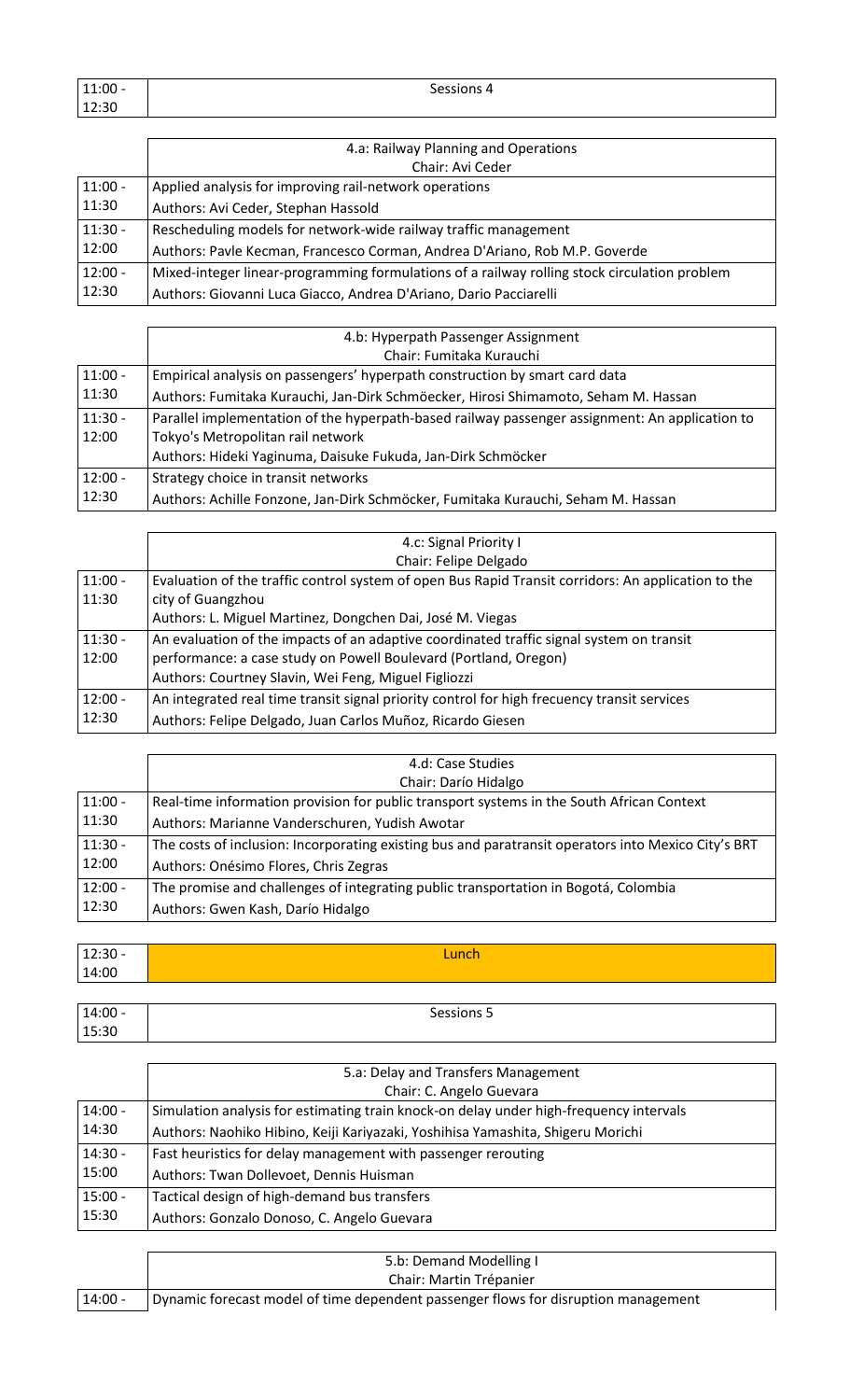| 14:30     | Authors: Evelien Van Der Hurk, Leo G. Kroon, Gábor Maróti, Peter Vervest             |
|-----------|--------------------------------------------------------------------------------------|
| $14:30 -$ | Hierarchical intervening opportunities model for public transit trip distribution    |
| 15:00     | Authors: Mohsen Nazem, Martin Trépanier, Catherine Morency                           |
| $15:00 -$ | Modal shift forecasting model for transit service planning: survey instrument design |
| 15:30     | Authors: Ahmed O. Osman, Khandker M. Nurul Habib, Amer Shalaby                       |

|           | 5.c: Signal Priority II                                                                           |
|-----------|---------------------------------------------------------------------------------------------------|
|           | Chair: Niels Van Oort                                                                             |
| $14:00 -$ | Development of a transit signal priority algorithm with consideration of simultaneous conflicting |
| 14:30     | priority requests and bus arrival time variability                                                |
|           | Authors: Mohammad Ghanim, Ghassan Abu-Lebdeh                                                      |
| $14:30 -$ | Analysis of the impacts of transit signal priority on bus bunching and performance                |
| 15:00     | Authors: Eric Albright, Miguel Figliozzi                                                          |
| $15:00 -$ |                                                                                                   |
| 15:30     |                                                                                                   |

| $14:00 -$ | 5.d: SIBRT Members Session |
|-----------|----------------------------|
| 15:30     |                            |

| $15:30 -$ | <b>Coffee Break</b> |
|-----------|---------------------|
| 16:00     |                     |

| $16:00 -$      | -<br>$    -$<br>ס כווטוכי<br>ں ب |
|----------------|----------------------------------|
| 17.20<br>17.30 |                                  |

|           | 6.a: Rail Based Property Development                                                                 |
|-----------|------------------------------------------------------------------------------------------------------|
|           | Chair: William H.K. Lam                                                                              |
| $16:00 -$ | Estimating the house price impact of proximity to a commuter train station: The case of the          |
| 16:30     | Montreal South Shore, Canada, 1992-2009                                                              |
|           | Authors: Jean Dubé, Marius Thériault, François Des Rosiers                                           |
| $16:30 -$ | Modeling joint railway and property development                                                      |
| 17:00     | Authors: Xiaosu Ma, Hong K. Lo                                                                       |
| $17:00 -$ | Modeling the effects of integrated rail and property development on the design of rail line services |
| 17:30     | in a linear monocentric city                                                                         |
|           | Authors: Zhi-Chun Li, William H.K. Lam, S.C. Wong, Keechoo Choie                                     |

|           | 6.b: Demand Modelling II                                                                        |
|-----------|-------------------------------------------------------------------------------------------------|
|           | Chair: Nigel H. M. Wilson                                                                       |
| $16:00 -$ | Route choice modelling on metro networks                                                        |
| 16:30     | Authors: Sebastián Raveau, Zhan Guo, Juan Carlos Muñoz, Nigel H. M. Wilson                      |
| $16:30 -$ | Departure-time choice of urban rail passengers facing unreliable service: Evidence from Tokyo   |
| 17:00     | Authors: Hironori Kato, Yuichiro Kaneko, Yoshihiko Soyama                                       |
| $17:00 -$ | Latent class model to test the preferences heterogeneity in the perceived information by public |
| 17:30     | transport users                                                                                 |
|           | Authors: Pietro Zito, Giuseppe Salvo, Salvatore Amoroso                                         |

|           | 6.c: Ride Based Travelling                                                               |
|-----------|------------------------------------------------------------------------------------------|
|           | <b>Chair: Stefan Voss</b>                                                                |
| $16:00 -$ | User rationality and optimal park-and-ride location under potential demand maximization  |
| 16:30     | Authors: Jose Holguin-Veras, Wilfredo Yushimito, Felipe Aros-Vera, John Reilly           |
| $16:30 -$ | Research, practice, and future directions of dynamic ridesharing                         |
| 17:00     | Authors: Masabumi Furuhata, Fernando Ordóñez, Maged Dessouky, Sven Koenig, Xiaoqing Wang |
| $17:00 -$ | Evaluating the performance of dial-a-ride services using simulation                      |
| 17:30     | Authors: Carl H. Häll, Jan T. Lundgren, Stefan Voss                                      |

| $16:00 -$ | <b>SIBRT Members Session</b><br>6.d: |
|-----------|--------------------------------------|
| 17:30     |                                      |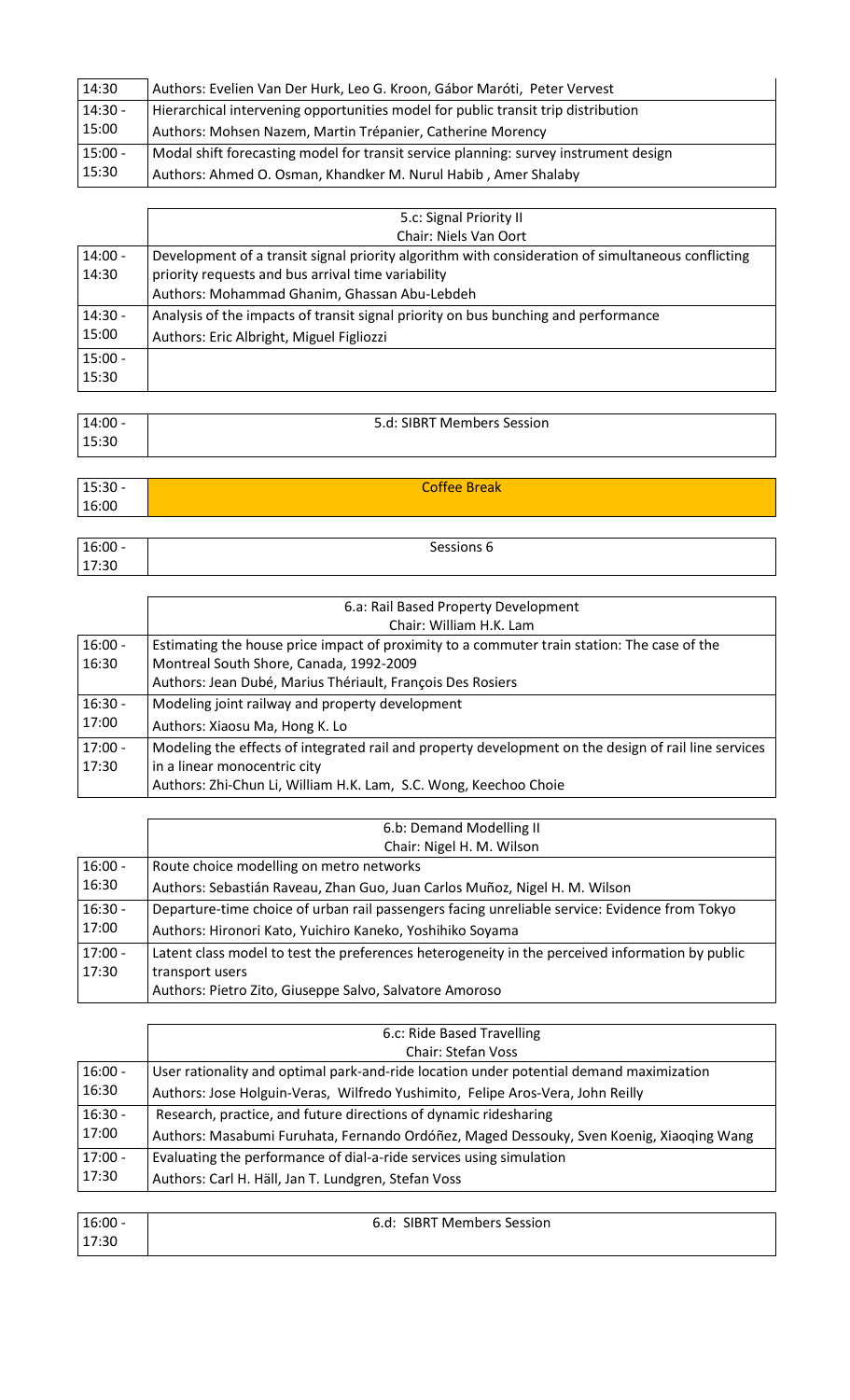| Time      | <b>Thursday</b>                                                                           |
|-----------|-------------------------------------------------------------------------------------------|
|           | 26th of July                                                                              |
|           | <b>Keynote Presentations II</b>                                                           |
| $08:30 -$ | Traffic congestion in networks, and alleviating it with public transportation and pricing |
| 09:30     | Carlos Daganzo                                                                            |
|           | University of California, Berkeley, USA                                                   |
| $09:30 -$ | Sustainable Transportation: Just a question of mode technology election?                  |
| 10:30     | Paulo Custodio                                                                            |
|           | Private consultant, Brazil                                                                |
| $10:30 -$ | <b>Coffee Break</b>                                                                       |
| 11:00     |                                                                                           |

| 11:00        | Consider 7<br>uns. |
|--------------|--------------------|
| -11<br>14.JU |                    |

|           | 7.a: Crew Scheduling                                                                         |
|-----------|----------------------------------------------------------------------------------------------|
|           | Chair: Fernando Ordóñez                                                                      |
| $11:00 -$ | Duty scheduling templates                                                                    |
| 11:30     | Authors: Ralf Borndoerfer, Andreas Langenhan, Andreas Löbel, Christof Schulz, Steffen Weider |
| $11:30 -$ | A heuristic approach for the integrated vehicle and crew scheduling problem                  |
| 12:00     | Authors: Gustavo Peixoto Silva, Claudio Barbieri da Cunha                                    |
| $12:00 -$ | Pairing optimization for hierarchical airline crews                                          |
| 12:30     | Authors: Michael Römer, Taïeb Mellouli                                                       |

|           | 7.b: Assignment and Network Design                                         |
|-----------|----------------------------------------------------------------------------|
|           | Chair: Hong K. Lo                                                          |
| $11:00 -$ | A fixed point route choice model for route correlation                     |
| 11:30     | Authors: Louis de Grange, Sebastián Raveau, Felipe González                |
| $11:30 -$ | A hybrid method for bus-network design with high seasonal demand variation |
| 12:00     | Authors: S. M. Mahdi Amiripour, Avi Ceder, Afshin Shariat Mohaymany        |
| $12:00 -$ | Ferry network design under demand uncertainty                              |
| 12:30     | Authors: Hong K. Lo, Kun An, Wei-hua Lin                                   |

|           | 7.c: Network Connectivity and Monitoring                                                    |
|-----------|---------------------------------------------------------------------------------------------|
|           | Chair: Marcela A. Munizaga                                                                  |
| $11:00 -$ | Monitoring Transantiago through enriched load profiles obtained from GPS and smartcard data |
| 11:30     | Authors: Antonio Gschwender, Richard Ibarra, Marcela A. Munizaga, Carolina Palma, Mauricio  |
|           | Zúñiga                                                                                      |
| $11:30 -$ | Identifying effective guaranteed connections in a multimodal public transport network       |
| 12:00     | Authors: Daniel Sparing, Rob M.P. Goverde                                                   |
| $12:00 -$ | Assessing public transport systems connectivity based on google transit data                |
| 12:30     | <b>Authors: Yuval Hadas</b>                                                                 |

|           | 7.d: Technological Aspects                                                     |
|-----------|--------------------------------------------------------------------------------|
|           | Chair: Joachim Daduna                                                          |
| $11:00 -$ | A review of technological improvements in BRT and BHLS                         |
| 11:30     | Authors: Darío Hidalgo, Juan Carlos Muñoz                                      |
| $11:30 -$ | Modeling and evaluation of characteristics for on-street Rapid Transit systems |
| 12:00     | Authors: Jonas Lohmann Elkjaer Andersen, Alex Landex                           |
| $12:00 -$ | E-ticketing in public transit - models, applications, and implementation       |
| 12:30     | Authors: Joachim Daduna, Gabriele Schneidereit, Stefan Voss                    |

| $12:30 -$ | Lunch |
|-----------|-------|
| 14:00     |       |
|           |       |

| $14:00 -$ | Sessions 8        |
|-----------|-------------------|
| 15:30     |                   |
|           |                   |
|           | 8.a: Optimization |

Chair: Charles Fleurent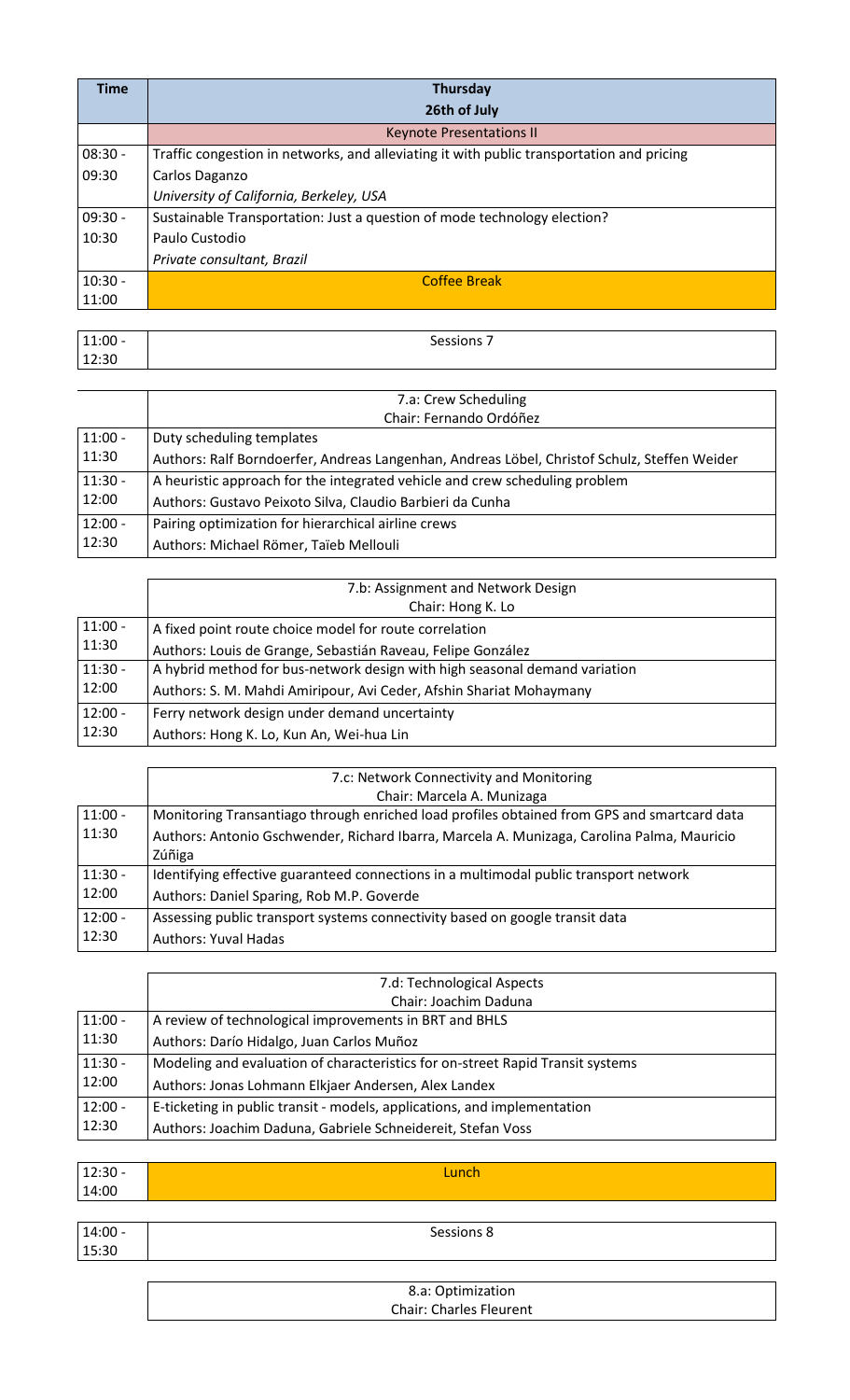| $14:00 -$<br>14:30 | A new proposal for constructing lines of work in a rostering problem<br>Authors: Fabio G. A. Mello, Edson Senne |
|--------------------|-----------------------------------------------------------------------------------------------------------------|
| $14:30 -$          | ATP: A software tool for run-time analysis and optimization in public transit                                   |
| 15:00              | <b>Authors: Charles Fleurent</b>                                                                                |
| $15:00 -$          | Rapid branching                                                                                                 |
| 15:30              | Authors: Ralf Borndörfer, Andreas Löbel, Markus Reuther, Thomas Schlechte, Steffen Weider                       |

|           | 8.b: Network Design I                                                          |
|-----------|--------------------------------------------------------------------------------|
|           | Chair: Ricardo Giesen                                                          |
| $14:00 -$ | Optimizing the number and location of time point stops                         |
| 14:30     | Authors: Oded Cats, Ferran Mach Rufi, Haris N. Koutsopoulos                    |
| $14:30 -$ | Incremental bus service design: Combining limited-stop and local bus services  |
| 15:00     | Authors: Virot Chiraphadhanakul, Cynthia Barnhart                              |
| $15:00 -$ | Express services for a bus corridor: A case study and some analytical insights |
| 15:30     | Authors: Homero Larrain, Juan Carlos Muñoz, Ricardo Giesen                     |

|           | 8.c: Reliability                                                           |
|-----------|----------------------------------------------------------------------------|
|           | Chair: Juan Carlos Herrera                                                 |
| $14:00 -$ | Service reliability improvement by enhanced network and timetable planning |
| 14:30     | Authors: Niels Van Oort                                                    |
| $14:30 -$ | Measurement and evaluation of transit travel time reliability              |
| 15:00     | Authors: Kari E. Watkins, Mark C. Wheldon, G. Scott Rutherford             |
| $15:00 -$ | Quantifying benefits of enhanced service reliability in public transport   |
| 15:30     | Authors: Niels Van Oort                                                    |

| $14:00 -$ | 8.d: SIBRT Members Session |
|-----------|----------------------------|
| 15:30     |                            |

| $15:30 -$ | <b>Coffee Break</b> |
|-----------|---------------------|
| 16:00     |                     |

| $16:00 -$ | Sessions 9                                                                                        |
|-----------|---------------------------------------------------------------------------------------------------|
| 17:30     |                                                                                                   |
|           | 9.a: Timetabling                                                                                  |
|           | <b>Chair: Antonio Mauttone</b>                                                                    |
| $16:00 -$ | Creating synchronized bus timetables with multiple vehicle types using multi-objective approach   |
| 16:30     | Authors: Stephan Hassold, Avi Ceder                                                               |
| $16:30 -$ | Formulations and metaheuristic approach to frequency optimization in public transportation        |
| 17:00     | systems                                                                                           |
|           | Authors: Héctor Martínez, Antonio Mauttone, María E. Urquhart                                     |
| $17:00 -$ | Integrated timetabling and vehicle scheduling as an integer problem: the case of a feeder service |
| 17:30     | from the Transantiago transit system                                                              |
|           | Authors: Cristián E. Cortés, Jaime Miranda, Diego Muñoz, Pablo A. Rey                             |

|           | 9.b: Network design II                                                                    |
|-----------|-------------------------------------------------------------------------------------------|
|           | Chair: Homero Larraín                                                                     |
| $16:00 -$ | Feeder bus network design problem: a new solving procedure and real size applications     |
| 16:30     | Authors: Francesco Ciaffi, Ernesto Cipriani, Stefano Gori, Marco Petrelli                 |
| $16:30 -$ | Optimization of a feeder-bus route design by using a multi-objective programming approach |
| 17:00     | Authors: Jen-Jia Lin, Huei-In Wong                                                        |
| $17:00 -$ | Integrating network design and line planning in rapid transit systems                     |
| 17:30     | Authors: Francisco López, Esteve Codina, Angel Marín                                      |

|           | 9.c: Control Strategies                                                                              |
|-----------|------------------------------------------------------------------------------------------------------|
|           | Chair: Juan Argote                                                                                   |
| $16:00 -$ | Comparative analysis of various bus control strategies: A case study of the UC Berkeley Bear Transit |
| 16:30     | System                                                                                               |
|           | Authors: Juan Argote, Yiguang Xuan, Vikash V. Gayah                                                  |
| $16:30 -$ | Predictive energy-efficient running time control for metro lines                                     |
| 17:00     | Authors: Anne Binder, Thomas Albrecht                                                                |